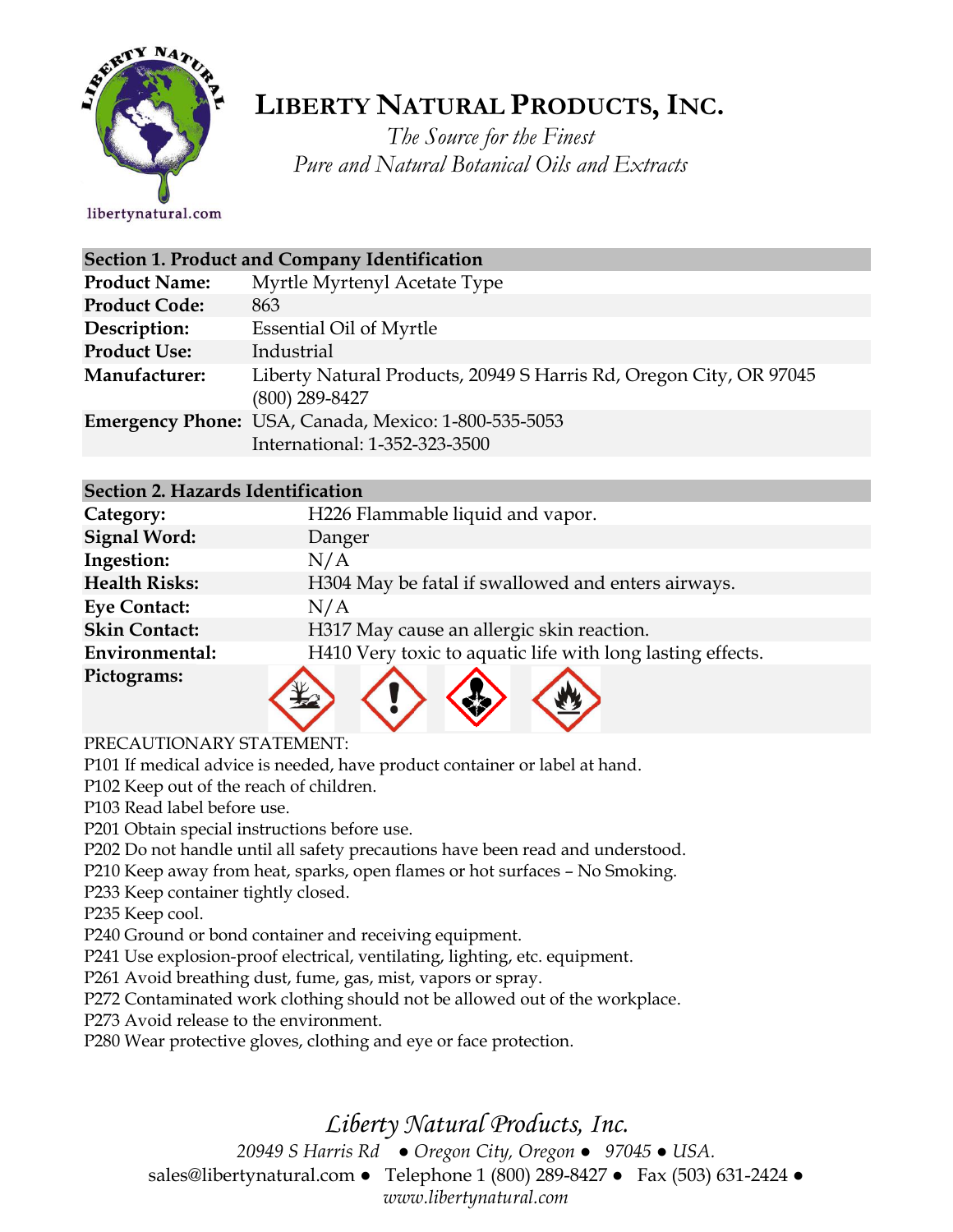P301 IF SWALLOWED: Rinse mouth. Do NOT induce vomiting. Immediately call a POISON CENTER or doctor. Specific treatment.

P303 IF ON SKIN (or hair): Remove immediately all contaminated clothing. Wash skin with water

P308 If exposed or concerned, get medical advice.

P333 If skin irritation or rash occurs: Get medical advice.

P363 Wash and/or decontaminate removed clothing before reuse.

P378 Use for extinction: All extinguish media can be used.

P391 Collect spillage.

P405 Store locked up.

P501 Dispose of this material and its container to hazardous or special waste collection point, in accordance with local, regional, national and/or international regulation.

| Section 3. Composition and Information on Ingredients |                 |  |
|-------------------------------------------------------|-----------------|--|
| <b>Chemical Name:</b>                                 | Myrtus Communis |  |
| <b>Physical State:</b>                                | Liquid.         |  |
| $CAS$ #:                                              | 8008-46-6       |  |
| Impurities:                                           | None.           |  |
| <b>Trade Secret Claim:</b>                            | None.           |  |

| <b>Section 4. First Aid Measures</b> |                                                                                                                                               |  |
|--------------------------------------|-----------------------------------------------------------------------------------------------------------------------------------------------|--|
| Eyes:                                | Rinse immediately with plenty of water. Obtain medical attention if<br>pain, blinking, tears or redness persist.                              |  |
| <b>Skin Contact:</b>                 | Immediately wash with water and soap and rinse thoroughly. If<br>skin irritation continues, consult a doctor. Remove contaminated<br>clothes. |  |
| Inhalation:                          | Supply fresh air and allow victim to rest. Inhalation of vapor can<br>cause breathing difficulties. Obtain medical attention.                 |  |
| <b>Ingestion in excess:</b>          | Rinse mouth. Do not induce vomiting. Seek medical attention<br>immediately.                                                                   |  |
| <b>Emergency Care:</b>               | Contact local emergency provider. For non-emergency, contact<br>primary care provider.                                                        |  |
| PPE:                                 | Gloves, lab coat or uniform, safety glasses, eyewash, safety shower.                                                                          |  |

| <b>Section 5. Fire-Fighting Measures</b>     |                                                                                                                                                                                                                             |  |
|----------------------------------------------|-----------------------------------------------------------------------------------------------------------------------------------------------------------------------------------------------------------------------------|--|
| Flammability:                                | Flammable.                                                                                                                                                                                                                  |  |
| <b>Extinguishing Media:</b>                  | SUITABLE: $CO2$ , sand, extinguishing powder<br><b>NON SUITABLE: Water</b>                                                                                                                                                  |  |
| <b>Special Fire-Fighting Procedure:</b>      | None                                                                                                                                                                                                                        |  |
| <b>Unusual Fire and Explosion Hazards:</b>   | Essential and vegetable oils have the potential to self-<br>heat and contribute to spontaneous combustion when<br>present on fabrics. Caution should be exercised in the<br>storage and launder of fabrics exposed to oils. |  |
| <b>PPE</b> and Precautions for Firefighters: | Protect skin and eyes                                                                                                                                                                                                       |  |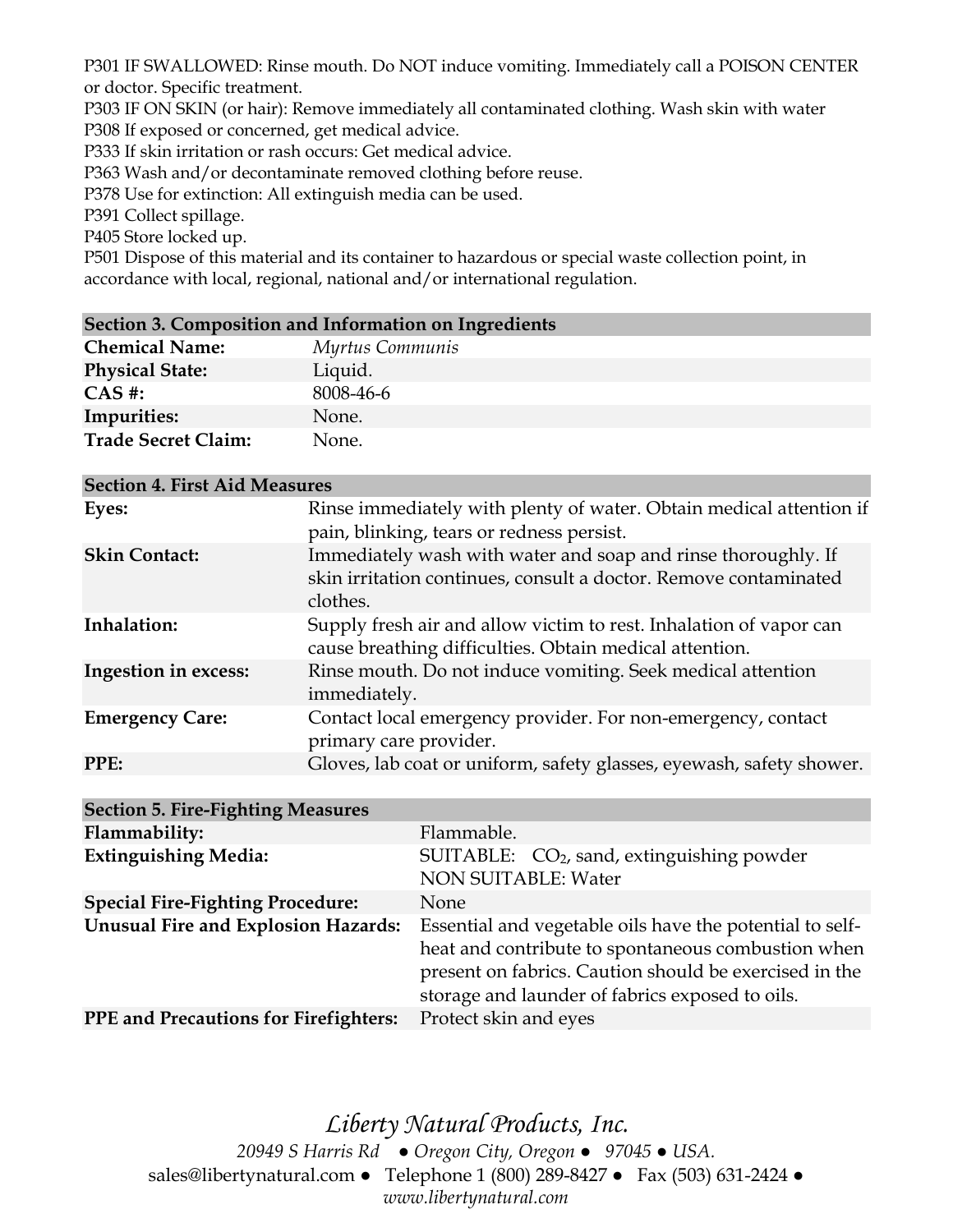| <b>Section 6. Accidental Release Measures</b>           |                                                                                                                                                                                                                                                                               |  |
|---------------------------------------------------------|-------------------------------------------------------------------------------------------------------------------------------------------------------------------------------------------------------------------------------------------------------------------------------|--|
| <b>Personal Precautions:</b>                            | Wear protective equipment and keep unprotected persons away.<br>Keep away from ignition sources. Ensure area is well ventilated                                                                                                                                               |  |
|                                                         | and avoid contact with eyes and mucous.                                                                                                                                                                                                                                       |  |
|                                                         | Environmental Precautions: Do not dispose in sewer or in any natural environment. Notify<br>authorities if product enters sewers or public waters.                                                                                                                            |  |
| Containment:                                            | Absorb with clay, sand, or other non-combustible material.<br>Prevent entry into waterways, sewers, and confined areas.                                                                                                                                                       |  |
| Clean Up:                                               | Clean up spills as soon as possible. Absorb with inert absorbent<br>such as dry clay, sand or diatomaceous earth, commercial<br>sorbents, or recover using pumps. Use suitable disposal<br>containers.                                                                        |  |
|                                                         |                                                                                                                                                                                                                                                                               |  |
| Section 7. Handling and Storage                         |                                                                                                                                                                                                                                                                               |  |
| <b>Handling Precautions:</b>                            | Ensure prompt removal from eyes, skin and clothing. Wash hands<br>and other exposed areas with mild soap and water before eating,<br>drinking or smoking and when leaving work. Ensure good<br>ventilation/exhaustion at the workplace. Keep container closed<br>after using. |  |
| <b>Storage Precautions:</b>                             | Store in well-ventilated area and minimize dust and vapor. Keep<br>away from humidity. Store in intact tightly sealed container in dry<br>cool temperatures away from direct sunlight.                                                                                        |  |
| Other:                                                  | See Section 8                                                                                                                                                                                                                                                                 |  |
| <b>Section 8. Exposure Controls/Personal Protection</b> |                                                                                                                                                                                                                                                                               |  |
| <b>Engineering Controls:</b>                            | Keep away from foodstuffs, beverages and feed. Avoid contact<br>with the eyes.                                                                                                                                                                                                |  |
| <b>Respiratory Protection:</b>                          | Assure a good ventilation of work place. Use suitable respiratory<br>protective device in case of insufficient ventilation.                                                                                                                                                   |  |
| <b>Hand Protection:</b>                                 | Plastic or synthetic rubber impermeable gloves                                                                                                                                                                                                                                |  |
| <b>Eye Protection:</b>                                  | Goggles give complete protection to eyes. Keep Eyewash bottle<br>with clean water handy.                                                                                                                                                                                      |  |
|                                                         | Skin and Body Protection: Clothes for chemical protection to avoid contact.                                                                                                                                                                                                   |  |
| Ingestion:                                              | Do not eat, drink or smoke while using.                                                                                                                                                                                                                                       |  |
| <b>Industrial Hygiene:</b>                              | Both local exhaust and general room ventilation should be in<br>place.                                                                                                                                                                                                        |  |

**OSHA Permissible Exposure Limits (PELs):** N/A **ACGIH Threshold Limit Values:** N/A

| <b>Section 9. Physical and Chemical Properties</b> |                             |  |
|----------------------------------------------------|-----------------------------|--|
| Appearance:                                        | Brown liquid                |  |
| Upper/Lower Flammability: $N/A$                    |                             |  |
| Odor:                                              | Characteristic, wild, fresh |  |
| <b>Vapor Pressure:</b>                             | N/A                         |  |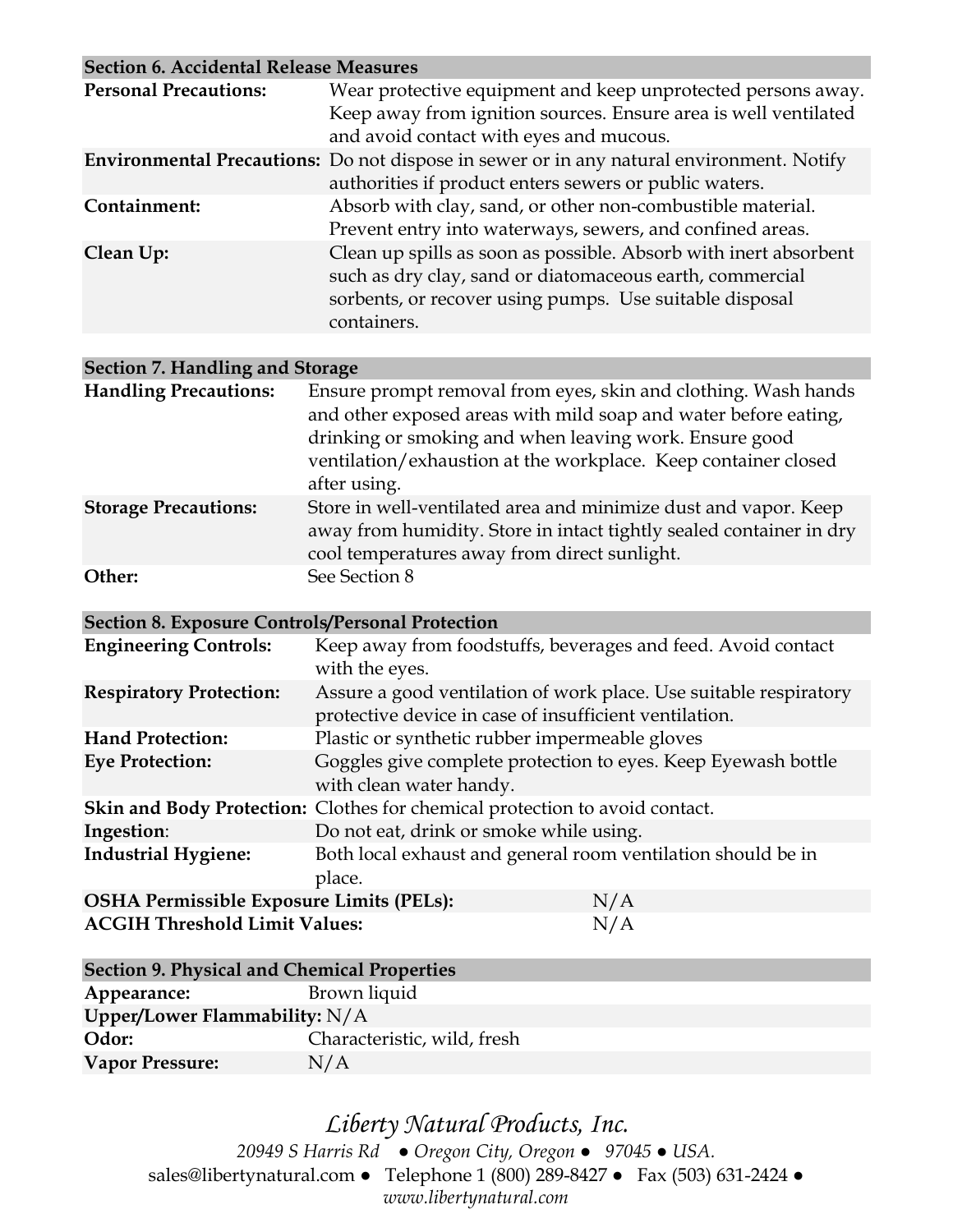| <b>Odor Threshold:</b>                         | N/A             |  |
|------------------------------------------------|-----------------|--|
| <b>Vapor Density:</b>                          | N/A             |  |
| pH:                                            | N/A             |  |
| <b>Relative Density:</b>                       | N/A             |  |
| <b>Melting Point:</b>                          | N/A             |  |
| <b>Freezing Point:</b>                         | N/A             |  |
| Solubility:                                    | Insoluble       |  |
| Initial Boiling Point and Boiling Range: $N/A$ |                 |  |
| <b>Flash Point:</b>                            | 96.8°F / 36°C   |  |
| <b>Evaporation Rate:</b>                       | N/A             |  |
| Flammability Category: N/A                     |                 |  |
| <b>Partition Coefficient:</b>                  | N/A             |  |
| Auto-ignition Temperature: $N/A$               |                 |  |
| <b>Decomposition Temperature:</b> N/A          |                 |  |
| Viscosity:                                     | N/A             |  |
| <b>Specific Gravity:</b>                       | $0.890 - 0.915$ |  |

## **Section 10. Stability and Reactivity**

| Stability:            | Stable under normal circumstances. Avoid heat and ignition |  |
|-----------------------|------------------------------------------------------------|--|
|                       | sources.                                                   |  |
| Avoid:                | Excessive heat.                                            |  |
| Incompatibility:      | Undetermined.                                              |  |
| Hazardous Byproducts: | None in normal conditions.                                 |  |
| Other:                | None                                                       |  |

### **Section 11. Toxicological Information**

| <b>Toxicological and Health Effects:</b> | Aspiration hazard.                      |
|------------------------------------------|-----------------------------------------|
| <b>Likely Routes of Exposure:</b>        | Eyes, nose, mouth, skin.                |
| <b>Signs and Symptoms of Exposure:</b>   | Skin irritation, eye irritation/damage. |
| LD50 median lethal dose:                 | N/A                                     |
| <b>Listed NTP Carcinogen:</b>            | N/A                                     |
| <b>INGESTION:</b>                        | N/A                                     |
|                                          |                                         |

| Section 12. Ecological Information                          |  |  |
|-------------------------------------------------------------|--|--|
| No information available                                    |  |  |
| PERSISTENCE / DEGRADABILITY: No information available.      |  |  |
| <b>BIOACCUMULATION POTENTIAL:</b> No information available. |  |  |
|                                                             |  |  |
| No information available.                                   |  |  |
| No information available                                    |  |  |
| N/A                                                         |  |  |
|                                                             |  |  |